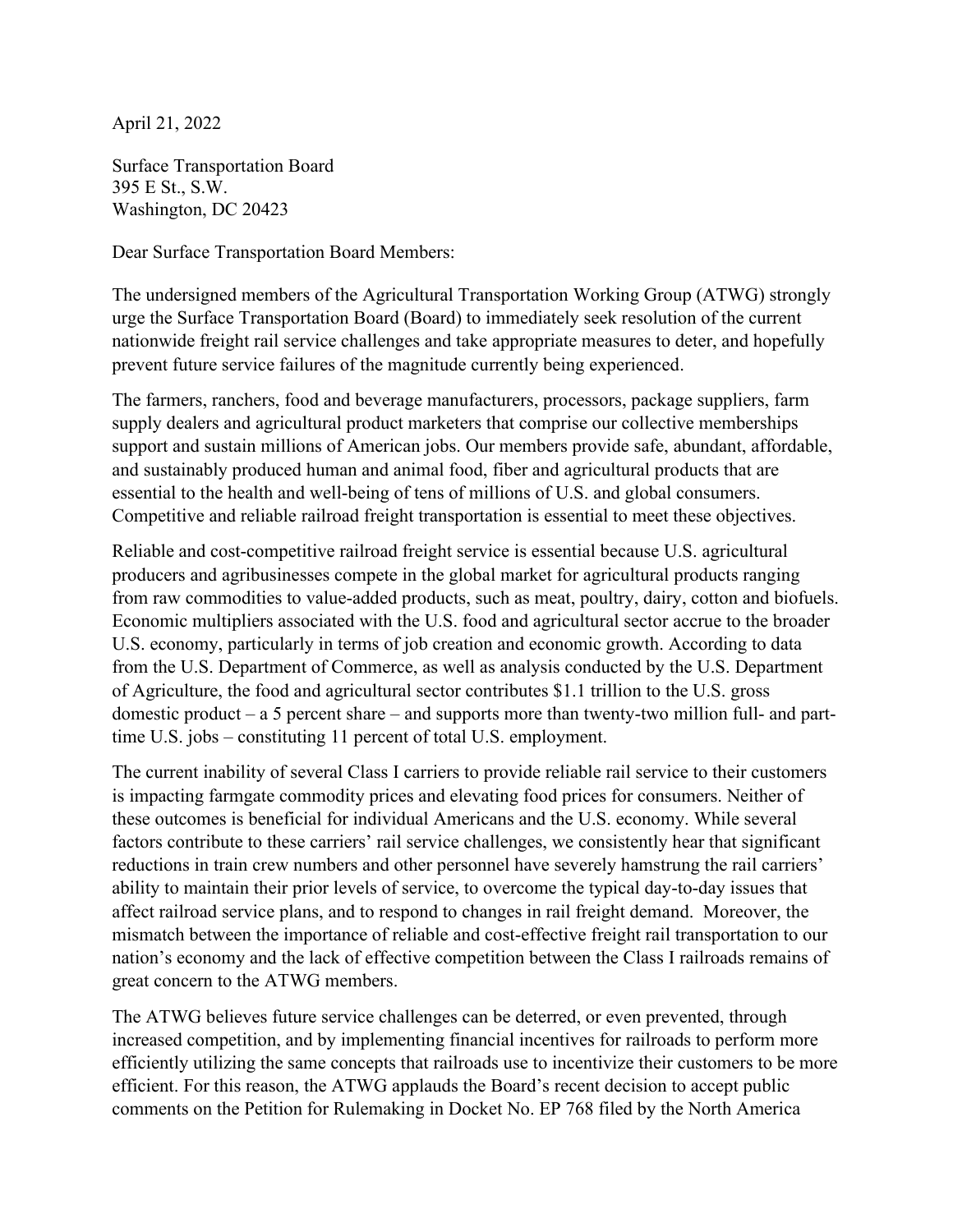Freight Car Association, the National Grain and Feed Association, the Chlorine Institute, and the National Oilseed Processors Association. The petition asks the Board to adopt rules that will permit rail customers to levy financial penalties on railroads for their inefficient use of private railcars, which make up many of the cars that haul processed agricultural commodities. The ATWG believes the Board should also explore other ways to utilize these principles to incentivize the Class I railroads to provide more reliable service for rail carrier provided railcars that haul most of the raw agricultural commodities.

We urge the Board to expeditiously conclude its work in Docket No. EP 711 (Sub – No. 1) for the purpose of establishing reciprocal switching rules that enable the creation of rail-to-rail competition at qualifying interchanges between carriers. We also believe rail service will improve through additional data reporting, such as first-mile, last-mile rail service reporting, and by the Board developing guidance on the Board's expectations for rail carriers in meeting their statutory obligation to provide service upon reasonable request pursuant to 49 U.S.C. §11101. Lastly, we believe some rail service challenges can be forestalled by requiring all the Class I railroads to develop annual rail service assurance plans, which will provide a basis for the Board and industry stakeholders to conduct annual assessments of intended service versus actual service, and to identify and address potential issues that otherwise may result in future service deficiencies.

The ATWG urges the Board to quickly adopt these proposals to encourage better freight rail service now and in the future.

Sincerely,

Agricultural Transportation Working Group

Agricultural Retailers Association American Farm Bureau Federation American Feed Industry Association American Sheep Industry Association American Soybean Association American Sugar Alliance Consumer Brands Association Corn Refiners Association Equipment Dealers Association Forest Resources Association Fresh Produce Association of the Americas Growth Energy Hardwood Federation Institute of Shortening and Edible Oils Leather and Hide Council of America National Aquaculture Association National Association of Wheat Growers National Corn Growers Association